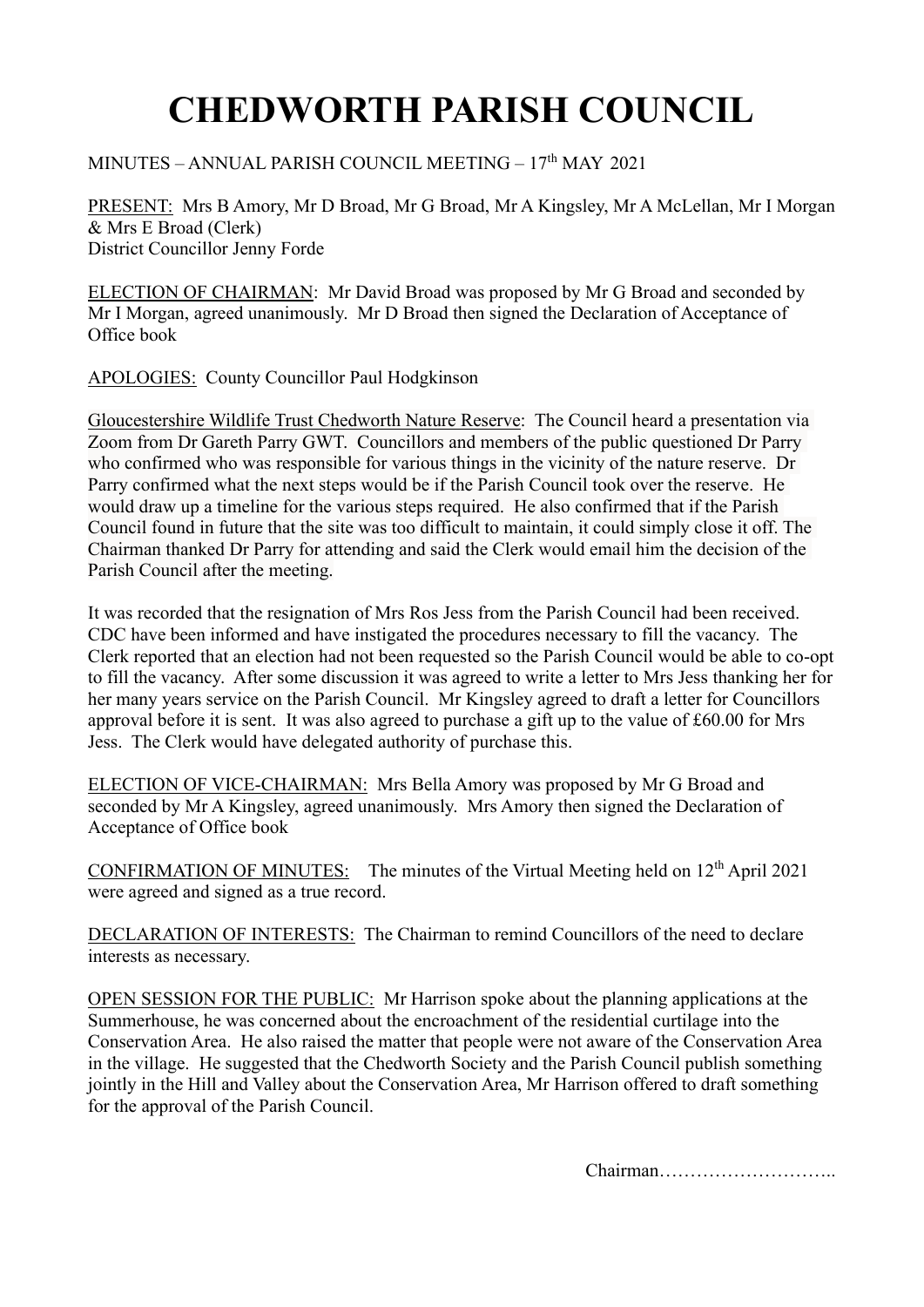# MINUTES – ANNUAL PARISH COUNCIL MEETING – 17th MAY 2021 – Page 2

### PLANNING:

21/02330/FUL The Summer House – New Details – Object along the same lines as the Chedworth Society, agreed.

21/02331/LBC The Summer House – Listed Building Consent – As above

21/01537/TCONR 2 Courts Close – Tree Works

21/01447/TCONR Hill Farmhouse – Tree Works

21/01031/FUL Camellia House – Alterations – No objection, prop. A Kingsley, sec. D Broad

21/01124/CLOPUD Chedworth House – Certificate of Lawful Proposed Use – No objection, prop. A Kingsley, sec. A McLellan

21/01616/TCONR Mole End, Queen Street – Tree Works

21/01782/TCONR Half Moon House – Tree Works

21/01625/FUL Laurel Cottage – Extension – Object, the Parish Council feels that this is a very large extension tantamount to a new dwelling and will change the character of this part of the Chedworth Conservation Area considerably. The glass link is not a Cotswold feature, not part of the Cotswold design code and while it may be suitable elsewhere it is not appropriate in this location, prop. B Amory sec. A Kingsley agreed with one abstention.

21/01370/FUL West Meadow Cottage – Extension – No objection, prop. A Kingsley, sec. A McLellan, agreed with one abstention.

21/01855/TCONR Land North of the Old Farm – Tree Works

Neighbourhood Plan:

a) Approval of questionnaire for first consultation – Mrs Amory had circulated the first consultation questionnaire draft just prior to the meeting. She explained that the Neighbourhood Plan group were due to meeting on Wednesday evening. She explained that the whole process would cost around £8,000 which would be met by a grant which would not be available until June. She asked the Parish Council to cover the costs until the grant was received, this was agreed. Mrs Amory agreed to give a short address on the Neighbourhood Plan at the Parish Meeting. b) Admin support for Neighbourhood Plan: It was explained that admin support was needed for

the Neighbourhood Plan, it was proposed from the Chair and seconded by Mr Morgan to allow up to £100.00 for this, agreed.

#### MATTERS FOR DISCUSSION

Traffic in Village and Road Matters:

a) Roadside Verges: Mr Morgan gave a brief report stating that the verge group did not think that a light spring cut was required but the visibility splays would be cut next week. Mr Morgan also asked if a cut of the Tuns Hill triangle could be requested. It was proposed by Mr Morgan and seconded from the Chair to ask Bibury to do a cut and clear, agreed.

b) Heavy Goods vehicles using Cooks Hill: A reply had been received from Dan Tiffney, GCC Highways, stating that he would undertake a review of HGV signage in the village and see what improvements can be made

c) GCC Road Closure C149 Cheap Street – 8<sup>th</sup> to 26<sup>th</sup> July: Noted

#### Footpaths:

- a) Missing signs on parish rights of way: Nothing further.
- b) Footpaths around New Barn Farm: Still no reply.

Chairman…………………………….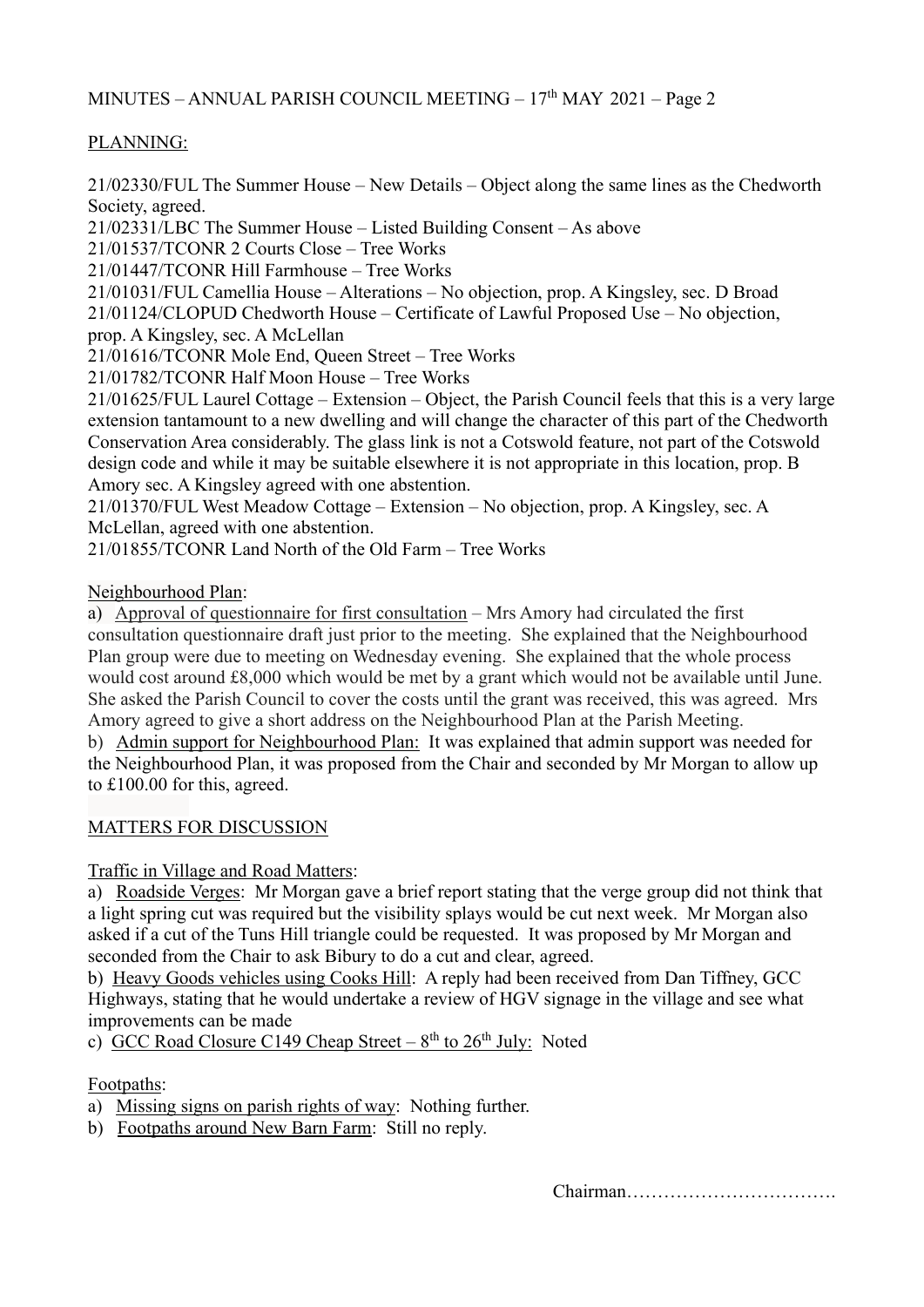# MINUTES – ANNUAL PARISH COUNCIL MEETING – 17th MAY 2021 – Page 3

c) KCH 47: A notification had been received that the extension of the temporary closure for a further six months had been granted. It was felt that this has been going on for rather a long time and it was agreed to write to GCC asking that the closure should only be enforced while the building works are in progress.

d) Stile between Playing Field and Grass Keep Field: An email had been received from Mrs Baker requesting the stile be altered. The Chairman agreed to go and have a look to see what improvements can be made.

#### Playing Field:

a) To receive any update to the request by the Elderberries to place a bench on the playing field; Mr Kingsley had met on site with the contractor who was to lay be base and agreed a site. The work would be done when the weather was dry.

b) Request to use the edge of the Playing Field for parking for the Horticultural Show on  $21<sup>st</sup>$ August: This was agreed. It was proposed from the Chair and seconded by Mr G Broad that in view of the prevailing economic climate due to Covid the Parish Council will not charge a fee on this occasion, agreed.

### The Grass Keep Field:

a) Drama Group Storage: The base would be put down when the weather was dry.

b) Tree Planting on Diggers Field: It was suggested a question regarding the Community Orchard proposal would be included in the Neighbourhood Plan questionnaire.

### Village Hall Snapshot: Noted.

Storage of Parish Council Documents: The Clerk reported that she had not found anywhere to store the documents but back in 2016 an offer was made by Robert Young of the possible use of the church safe. The Clerk was asked to follow this up again.

Pop up Cafe: Mrs Amory reported that the pop up café would be operating from  $7<sup>th</sup>$  June to 18th July from 8.30am until 12 noon, and asked if the Parish Council would making a donation towards the start up costs. It was proposed from the Chair and seconded by Mr Kingsley to make a donation of £100.00, agreed 4 in favour with 2 abstentions.

Dog Poo Bin: A request had been received for a dog poo bin by the dog exercise field on the road to Calmsden. The Chairman had made enquiries with CDC and there has been a moratorium on the provision of new doo poo bins but that was subject to review this month. It was agreed to write to CDC and request a bin in this location.

# FINANCE:

- 1. Clerks Quarterly Phone/Broadband Contribution £97.80, prop. B Amory, sec. A McLellan
- 2. E Broad (PPE for Meeting) £3.80, prop. A Kingsley, sec. A McLellan
- 3. Cottage Garden Services (P/F Cutting April) (£80.00 + VAT) £96.00, prop. A McLellan, Sec. B Amory
- 4. Council in receipt of £12,320 Part precept from CDC
- 5. Council in receipt of £575.00 Grass Keep Rental from Mr & Mrs Wall
- 6. Income & Expenditure Account 2020/21 As submitted with the audit and circulated to Councillors prior to the meeting.

Chairman………………………….